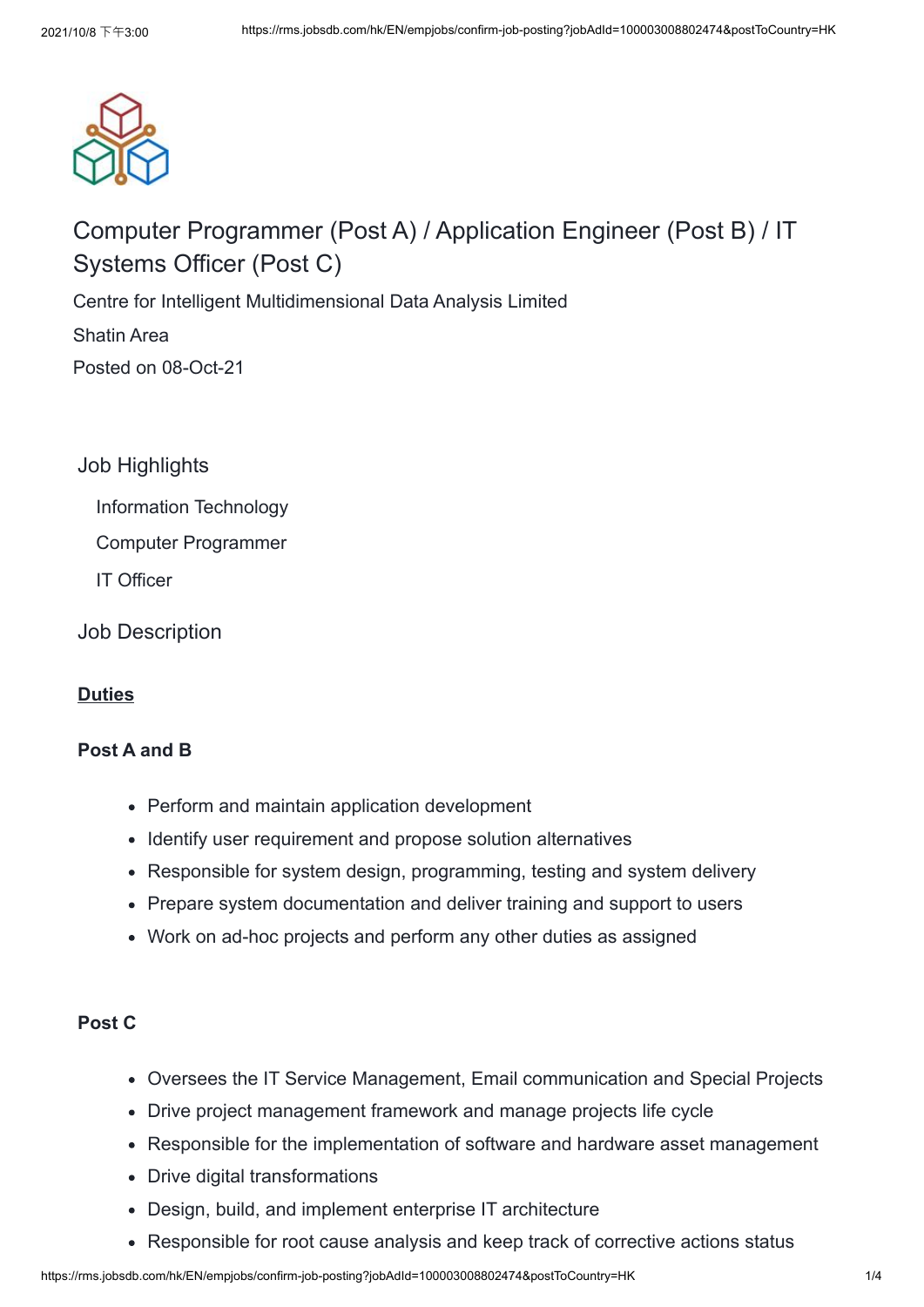- Manage IT budget and procurement
- Work on ad-hoc projects and perform any other duties as assigned

#### **Requirements**

#### **Post A and B**

- A Bachelor's degree in Computer Science, Information System or a related discipline with 1-3 years' relevant working experience
- Solid experience in Python, C/C++ and Javascript or other programming languages
- Process data structure and algorithm knowledge

## **Post C**

- A Bachelor's degree in Computer Science, Computer Engineering, Information Technology or a relevant discipline
- Experience with computer and network management and/or AI and data analysis application software instalments and maintenance
- Programming and software development skills on desktop and mobile platforms and parallel processors will be an advantage

#### **All posts**

- Good command of written and spoken English
- Excellent analytical, problem-solving and communication skills
- Good organisational and interpersonal skills
- Self-motivated, attentive to details and multi-task oriented
- Ability to work under tight schedule is essential

#### **Salary and Conditions of Service**

Remuneration package will be highly competitive, commensurate with qualifications and experience. Initial appointment will be made on a fixed-term contract.

#### **What you enjoy**

5-day work with stable hours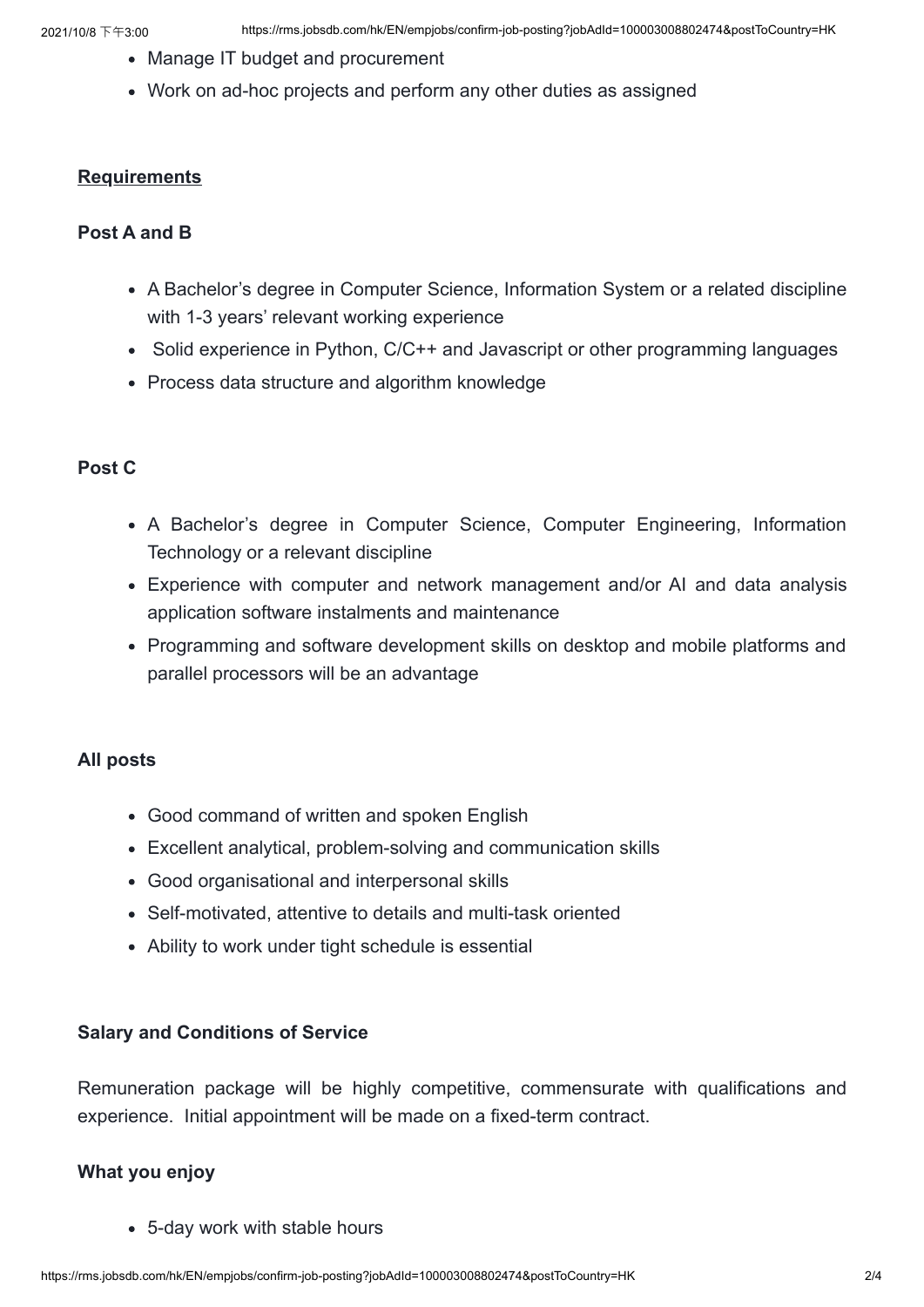- 18 days annual leave
- Public holidays
- Compensation leave
- MPF scheme
- Great platform to learn and develop new skills in an encouraging environment
- Friendly team
- Excellent office environment (Newly renovated)
- Shuttle bus from various locations in Hong Kong
- Recreational facilities in Science Park

#### **Information and Application**

Interested parties please apply with full resume including expected salary and available date through email.

Applications will receive full consideration and only shortlisted and selected applicants will be contacted.

An applicant who does not hear from us within 1 month after an interview may assume his/her application is not selected.

*All information provided by applicants will be treated in strict confidence and used for recruitment purpose only. All personal data of unsuccessful applicants will be retained for 12 months for future recruitment purpose and will then be destroyed.*

#### Additional Information

**Employment Type** Full Time

# **Job Function** Information Technology (IT) > IT Management Information Technology (IT) > UI/UX Designer

Company Overview

# Additional Company Information

**Industry**